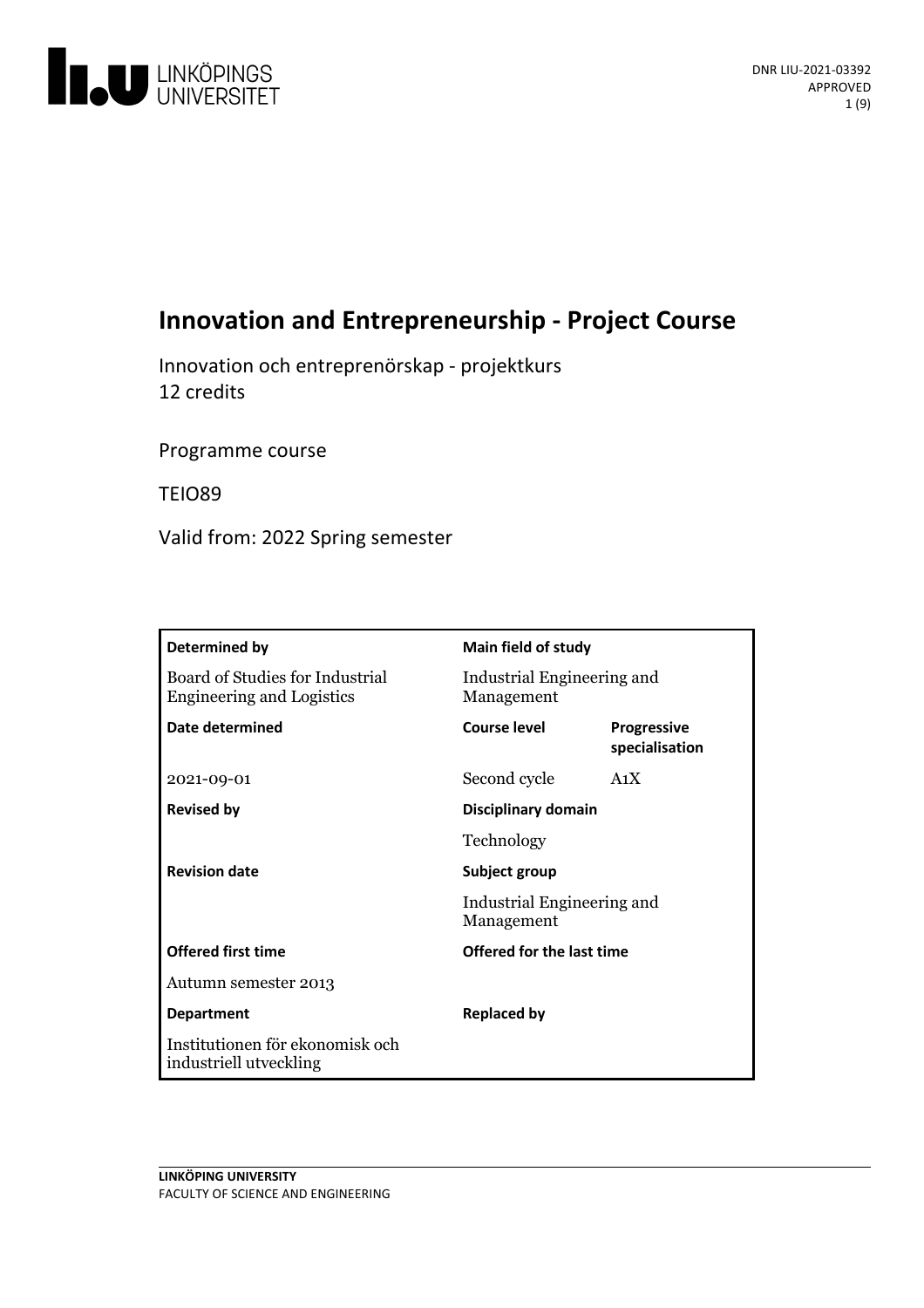# Specific information

Not generically selectable for students in semester 7 and above, see Entry requirements.

# Course offered for

- Master of Science in Industrial Engineering and Management
- Master of Science in Industrial Engineering and Management International
- Master's Programme in Industrial Engineering and Management

# Entry requirements

This course concludes the master profile Project, Innovation and Entrepreneurship for the I/Ii program and the master profile Environmental Innovation Management for the IND program, and it is required that the student has already passed the preparatory profile courses. Prior to the start of the course, the examiner/director of studies will verify that participating students have sufficient knowledge, see information under Prerequisites.

# **Prerequisites**

Innovation Management, Project Based Organization, Innovative Entrepreneurship.

# Intended learning outcomes

This course provides the knowledge and skills to help students develop their own perspectives on innovation management. In this course, students will solve real challenges associated with innovative activities in small as well as large companies from the corporate level to the project and individual level. After completing the course, the students are expected to have reached the following learning objectives:

- Identify, select, and analyse a situation-specific problem in innovation management or entrepreneurship.<br>• Formulate and structure theoretically relevant issues on the basis of the
- current problem.<br>• Choose and apply methods for real problems.<br>• Produce effective written and oral communication of the project for each
- 
- phase of the project.<br>• Review and evaluate their own and other students' work.
- 

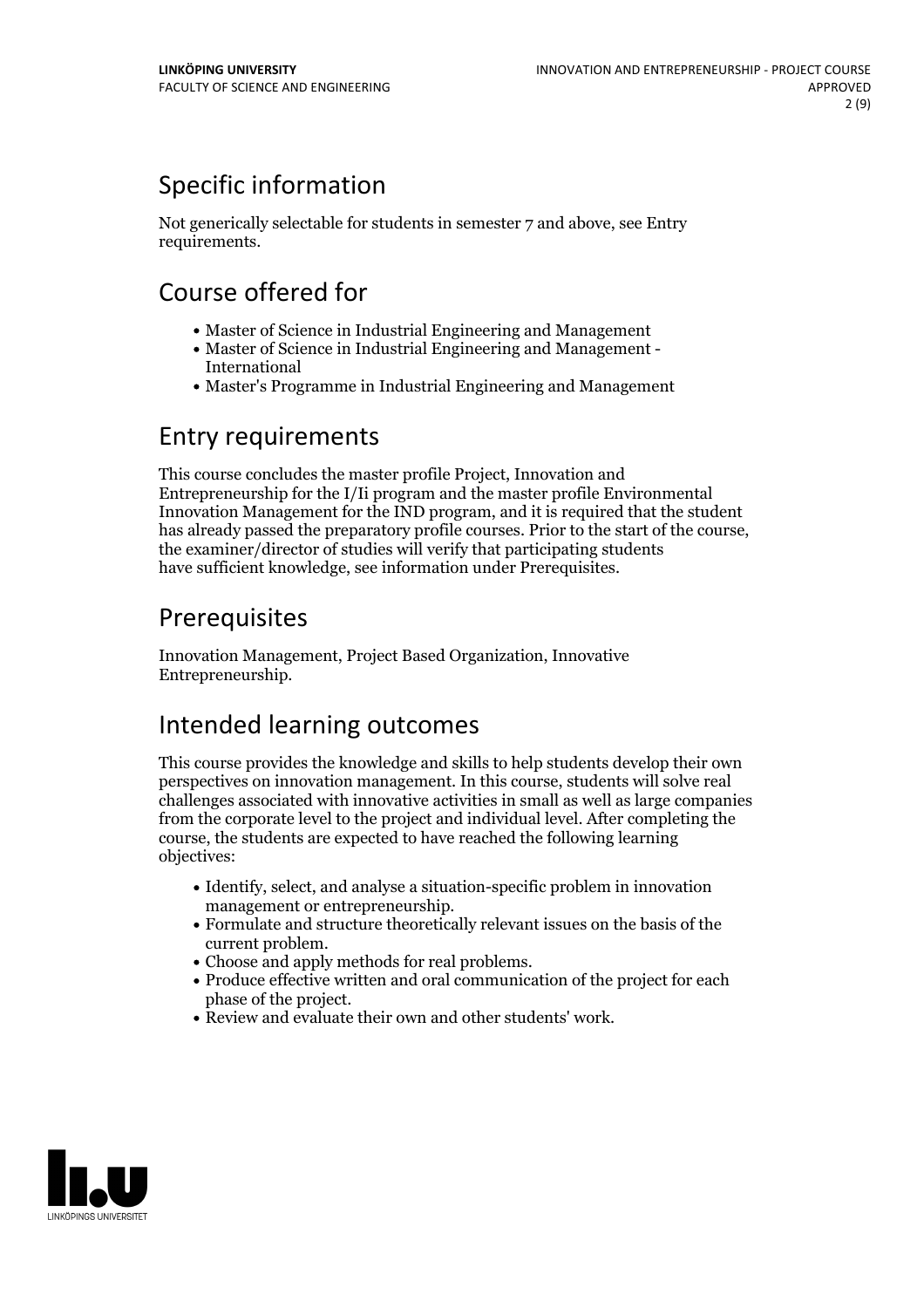# Course content

- 
- Research methodology.<br>• Development within different areas of innovation management such as innovative entrepreneurial ventures, innovation management in established companies, project management of innovation, open innovation, management of product development, etc.<br>• Report writing, presentation, and opposition.<br>• Application of a critical perspective.
- 
- 

# Teaching and working methods

A small number of lectures and/or seminars introduce research methodologies and analyses that are suitable for understanding innovation management and entrepreneurship. In small groups, the students work on a project under the guidance of a tutor from the department. Some ofthese project groups will work together as "problem-based learning" groups. In seminars, these groups will discuss issues associated with research methodology as well as present and discuss their projects with each other. The study groups also serve as opponents for other groups. This arrangement encourages critical and constructive review of research and academic reports in innovation management. The course runs throughout the whole semester.

# Examination

| PRA <sub>1</sub> | Project work | 9 credits | U, 3, 4, 5 |
|------------------|--------------|-----------|------------|
| UPG <sub>1</sub> | Assignments  | 3 credits | U, G       |

The course grade is based on the results of the different tasks. The project work is assessed on the basis of the main criteria of logic/red wire and credibility, which includes the following:

- The problem is clearly presented, problematized, and motivated by specific
- The theoretical frame of references for the specific problem is motivated, presented, and applied in a relevant way. <br>• That methods and perspectives are grounded in theory and the methods are
- considered appropriate and applied appropriately. The conclusions can be judged as credible and are logical consequences of
- the work presented.

# Grades

Four-grade scale, LiU, U, 3, 4, 5

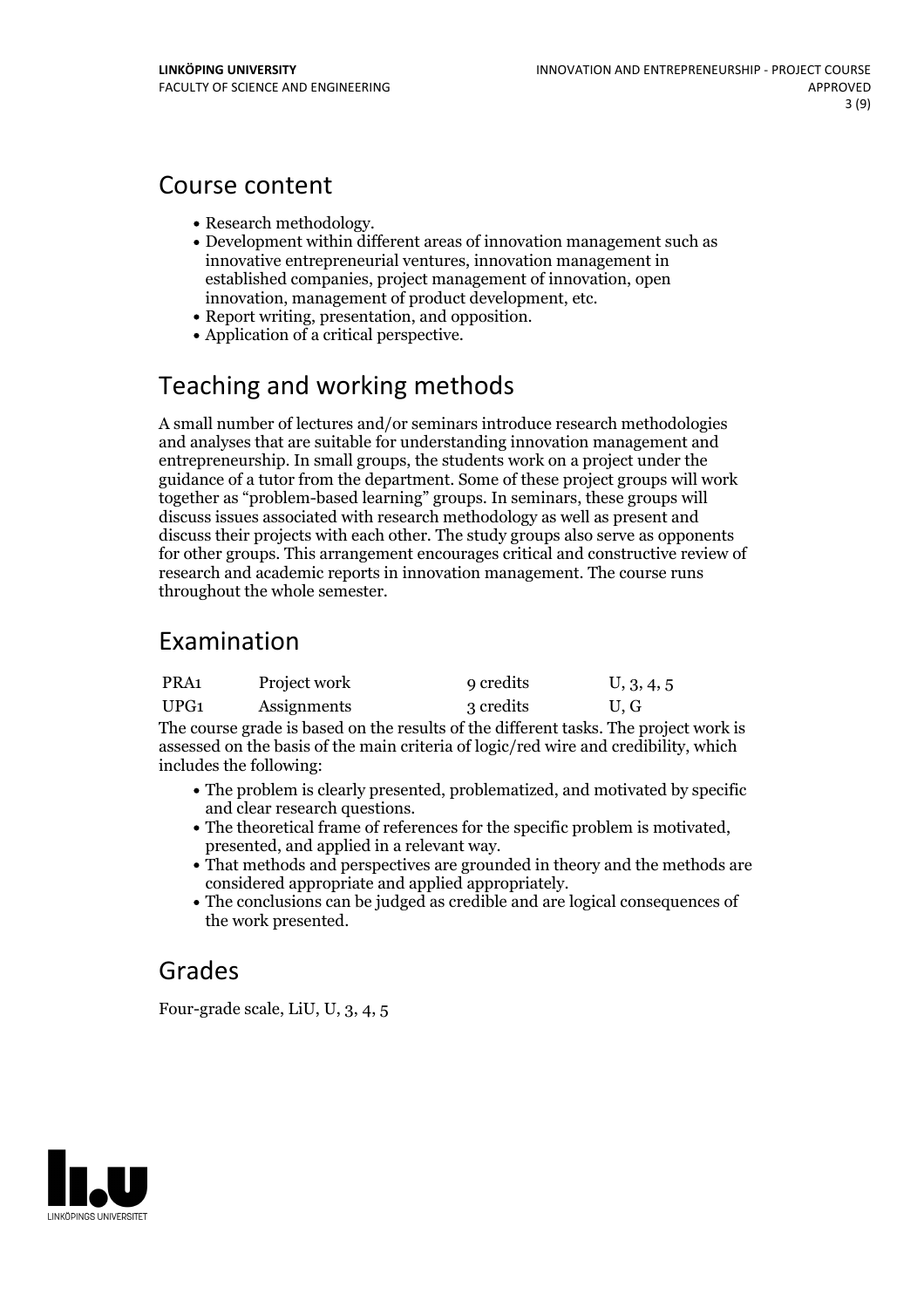# Other information

### **About teaching and examination language**

The teaching language is presented in the Overview tab for each course. The examination language relates to the teaching language as follows:

- If teaching language is "Swedish", the course as a whole could be given in Swedish, or partly in English. Examination language is Swedish, but parts
- of the examination can be in English. If teaching language is "English", the course as <sup>a</sup> whole is taught in English. Examination language is English. If teaching language is "Swedish/English", the course as <sup>a</sup> whole will be
- taught in English if students without prior knowledge of the Swedish language participate. Examination language is Swedish or English depending on teaching language.

#### **Other**

The course is conducted in a manner where both men's and women's experience and knowledge are made visible and developed.

The planning and implementation of a course should correspond to the course syllabus. The course evaluation should therefore be conducted with the course syllabus as a starting point.

If special circumstances prevail, the vice-chancellor may in a special decision specify the preconditions for temporary deviations from this course syllabus, and delegate the right to take such decisions.

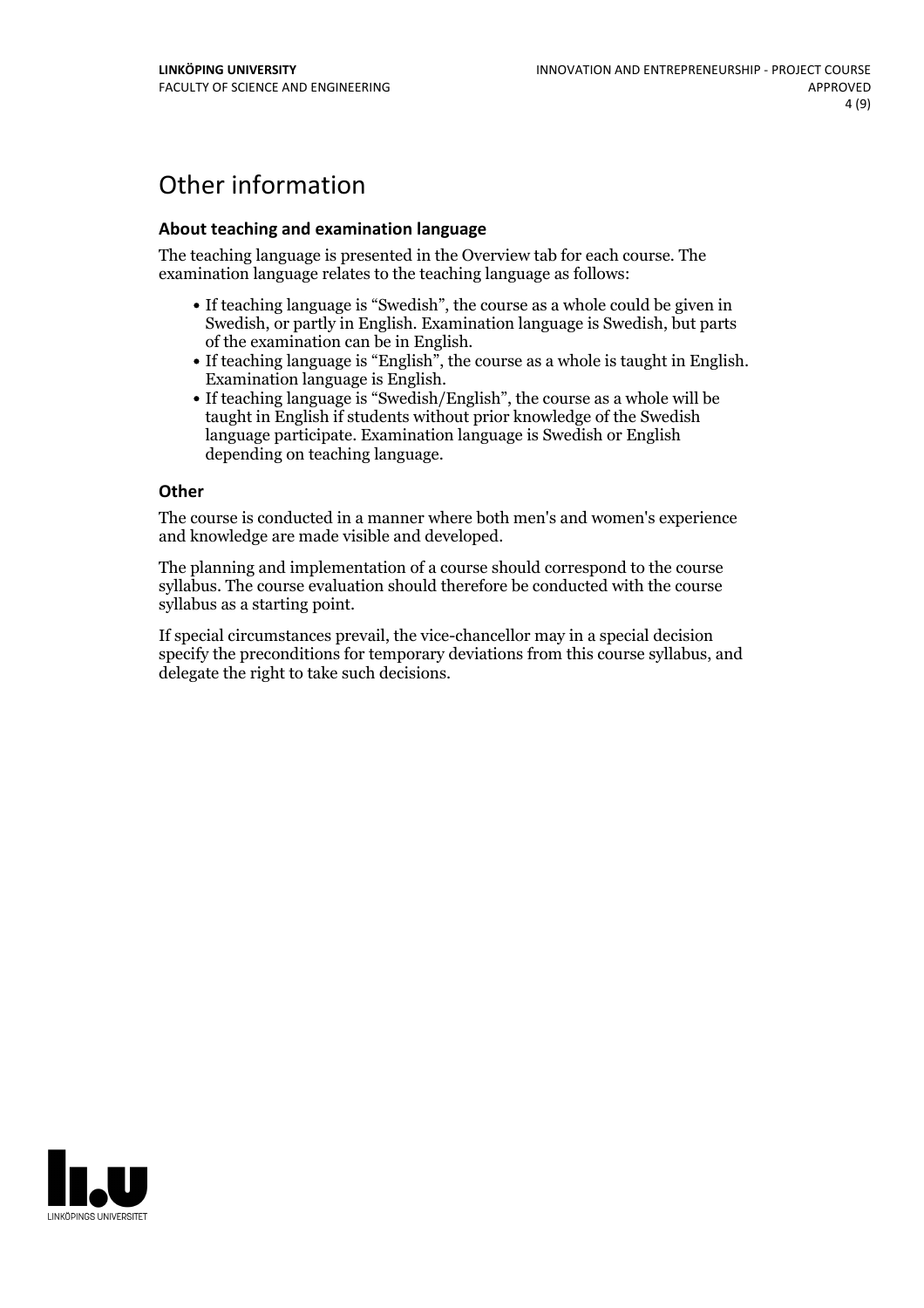# **Common rules**

### Course syllabus

A syllabus must be established for each course. The syllabus specifies the aim and contents of the course, and the prior knowledge that a student must have in order to be able to benefit from the course.

## Timetabling

Courses are timetabled after a decision has been made for this course concerning its assignment to a timetable module.

### Interruption in and deregistration from a course

The LiU decision, Guidelines concerning confirmation of participation in education (Dnr LiU-2020-02256), states that interruptions in study are to be recorded in Ladok. Thus, all students who do not participate in a course for which they have registered must record the interruption, such that the registration on the course can be removed. Deregistration from or interrupting a course is carried out using <sup>a</sup> web-based form: https://www.lith.liu.se/for- [studenter/kurskomplettering?l=en.](https://www.lith.liu.se/for-studenter/kurskomplettering?l=en)

## Cancelled coursesand changes to the course syllabus

Courses with few participants (fewer than 10) may be cancelled or organised in a manner that differs from that stated in the course syllabus. The Dean is to deliberate and decide whether a course is to be cancelled or changed from the course syllabus.

## Guidelines relating to examinations and examiners

For details, see Guidelines for education and examination for first-cycle and second-cycle education at Linköping University, Dnr LiU-2020-04501 [\(http://styrdokument.liu.se/Regelsamling/VisaBeslut/917592\)](http://styrdokument.liu.se/Regelsamling/VisaBeslut/917592).

An examiner must be employed as a teacher at LiU according to the LiU Regulations for Appointments, Dnr LiU-2021-01204 [\(https://styrdokument.liu.se/Regelsamling/VisaBeslut/622784](https://styrdokument.liu.se/Regelsamling/VisaBeslut/622784)). For courses in second-cycle, the following teachers can be appointed as examiner: Professor (including Adjunct and Visiting Professor), Associate Professor (including Adjunct), Senior Lecturer (including Adjunct and Visiting Senior Lecturer), Research Fellow, or Postdoc. For courses in first-cycle, Assistant Lecturer (including Adjunct and Visiting Assistant Lecturer) can also be appointed as examiner in addition to those listed for second-cycle courses. In exceptional cases, a Part-time Lecturer can also be appointed as an examiner at both first- and second cycle, see Delegation of authority for the Board of Faculty of Science and Engineering.

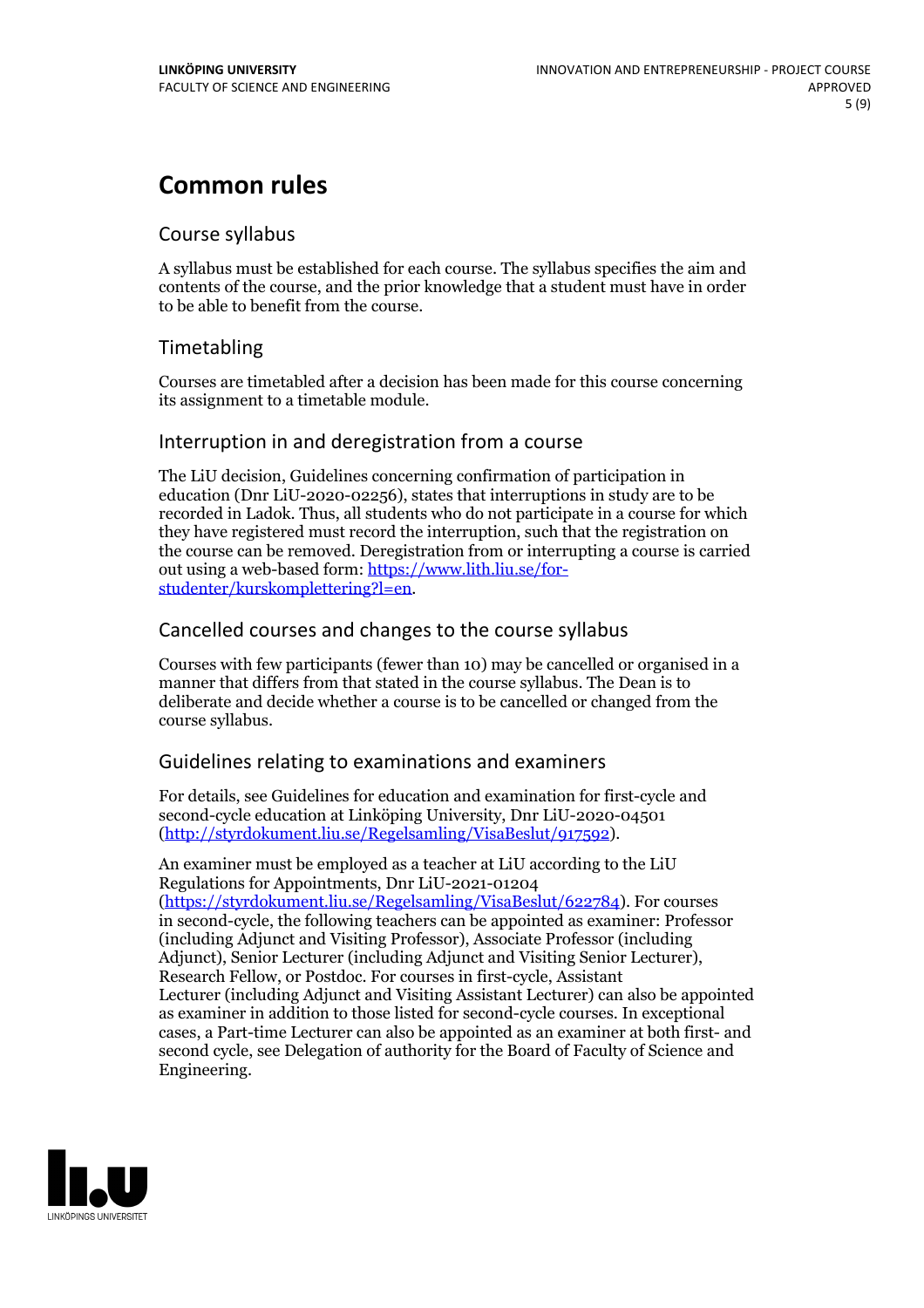# Forms of examination

### **Principles for examination**

Written and oral examinations and digital and computer-based examinations are held at least three times a year: once immediately after the end of the course, once in August, and once (usually) in one of the re-examination periods. Examinations held at other times are to follow a decision of the faculty programme board.

Principles for examination scheduling for courses that follow the study periods:

- courses given in VT1 are examined for the first time in March, with re-examination in June and August
- courses given in VT2 are examined for the first time in May, with re-examination in August and October
- courses given in HT1 are examined for the first time in October, with re-examination in January and August
- courses given in HT2 are examined for the first time in January, with re-examination in March and in August.

The examination schedule is based on the structure of timetable modules, but there may be deviations from this, mainly in the case of courses that are studied and examined for several programmes and in lower grades (i.e. 1 and 2).

Examinations for courses that the faculty programme board has decided are to be held in alternate years are held three times during the school year in which the course is given according to the principles stated above.

Examinations for courses that are cancelled orrescheduled such that they are not given in one or several years are held three times during the year that immediately follows the course, with examination scheduling that corresponds to the scheduling that was in force before the course was cancelled or rescheduled.

When a course, or a written examination (TEN, DIT, DAT), is given for the last time, the regular examination and two re-examinations will be offered. Thereafter, examinations are phased out by offering three examinations during the following academic year at the same times as the examinations in any substitute course. If there is no substitute course, three examinations will be offered during re- examination periods during the following academic year. Other examination times are decided by the faculty programme board. In all cases above, the examination is also offered one more time during the academic year after the following, unless the faculty programme board decides otherwise. In total, 6 re-examinations are offered, of which 2 are regular re-examinations. In the examination registration system, the examinations given for the penultimate time and the last time are denoted.

If a course is given during several periods of the year (for programmes, or on different occasions for different programmes) the faculty programme board or boards determine together the scheduling and frequency of re-examination occasions.

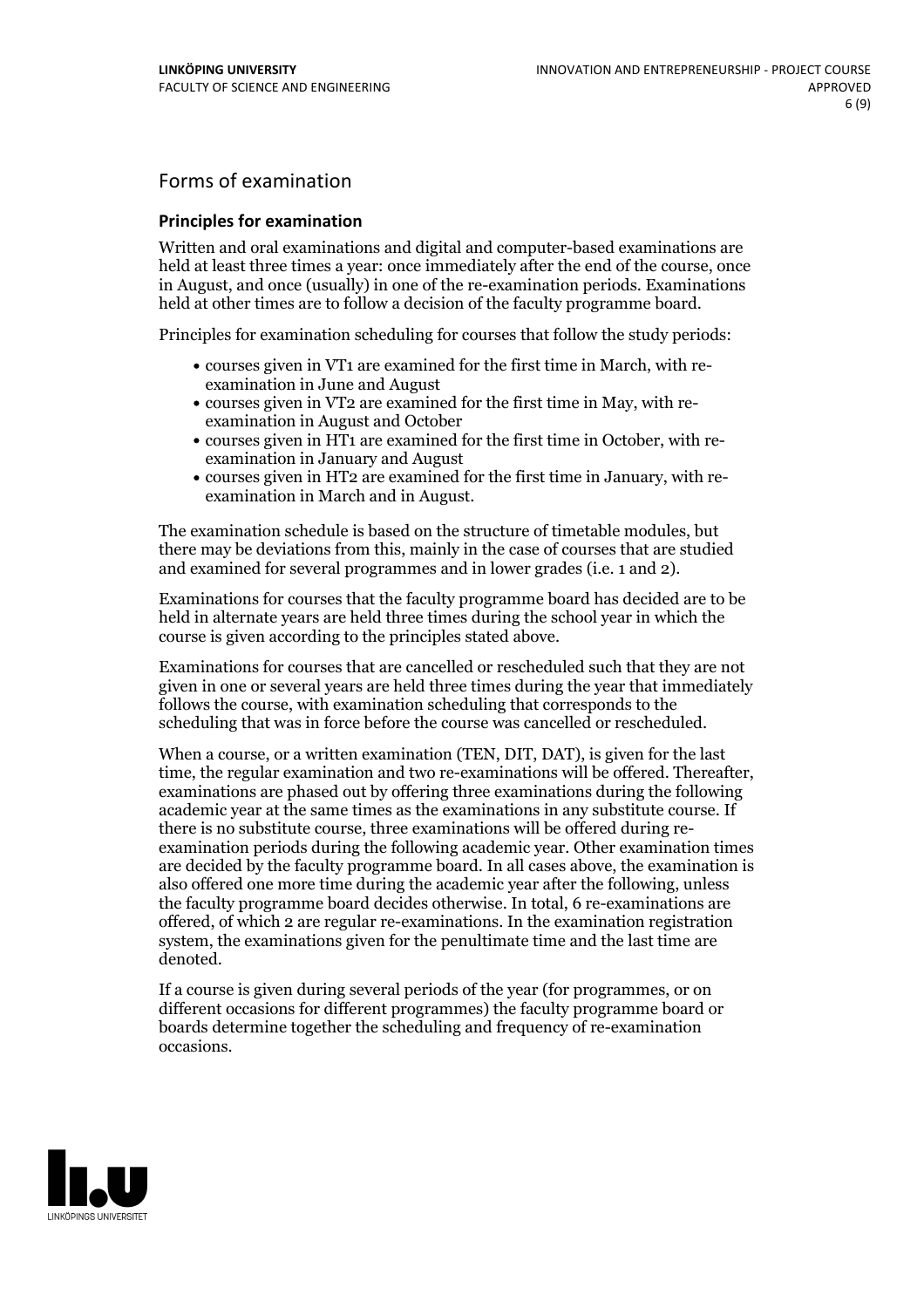### **Retakes of other forms of examination**

Regulations concerning retakes of other forms of examination than written examinations and digital and computer-based examinations are given in the LiU guidelines for examinations and examiners, [http://styrdokument.liu.se/Regelsamling/VisaBeslut/917592.](http://styrdokument.liu.se/Regelsamling/VisaBeslut/917592)

#### **Course closure**

For Decision on Routines for Administration of the Discontinuation of Educational Programs, Freestanding Courses and Courses in Programs, see DNR LiU-2021-04782. After a decision on closure and after the end of the discontinuation period, the students are referred to a replacement course (or similar) according to information in the course syllabus or programme syllabus. If a student has passed some part/parts of a closed program course but not all, and there is an at least partially replacing course, an assessment of crediting can be made. Any crediting of course components is made by the examiner.

### **Registration for examination**

In order to take an written, digital or computer-based examination, registration in advance is mandatory, see decision in the university's rule book [https://styrdokument.liu.se/Regelsamling/VisaBeslut/622682.](https://styrdokument.liu.se/Regelsamling/VisaBeslut/622682) An unregistered student can thus not be offered a place. The registration is done at the Student Portal or in the LiU-app during the registration period. The registration period opens 30 days before the date of the examination and closes 10 days before the date of the examination. Candidates are informed of the location of the examination by email, four days in advance.

### **Code of conduct for students during examinations**

Details are given in a decision in the university's rule book: <http://styrdokument.liu.se/Regelsamling/VisaBeslut/622682>.

#### **Retakes for higher grade**

Students at the Institute of Technology at LiU have the right to retake written examinations and digital and computer-based examinations in an attempt to achieve a higher grade. This is valid for all examination components with code "TEN", "DIT" and "DAT". The same right may not be exercised for other examination components, unless otherwise specified in the course syllabus.

A retake is not possible on courses that are included in an issued degree diploma.

#### **Grades**

The grades that are preferably to be used are Fail (U), Pass (3), Pass not without distinction  $(4)$  and Pass with distinction  $(5)$ .

- Grades U, 3, 4, 5 are to be awarded for courses that have written or digital examinations.<br>• Grades Fail (U) and Pass (G) may be awarded for courses with a large
- degree of practical components such as laboratory work, project work and

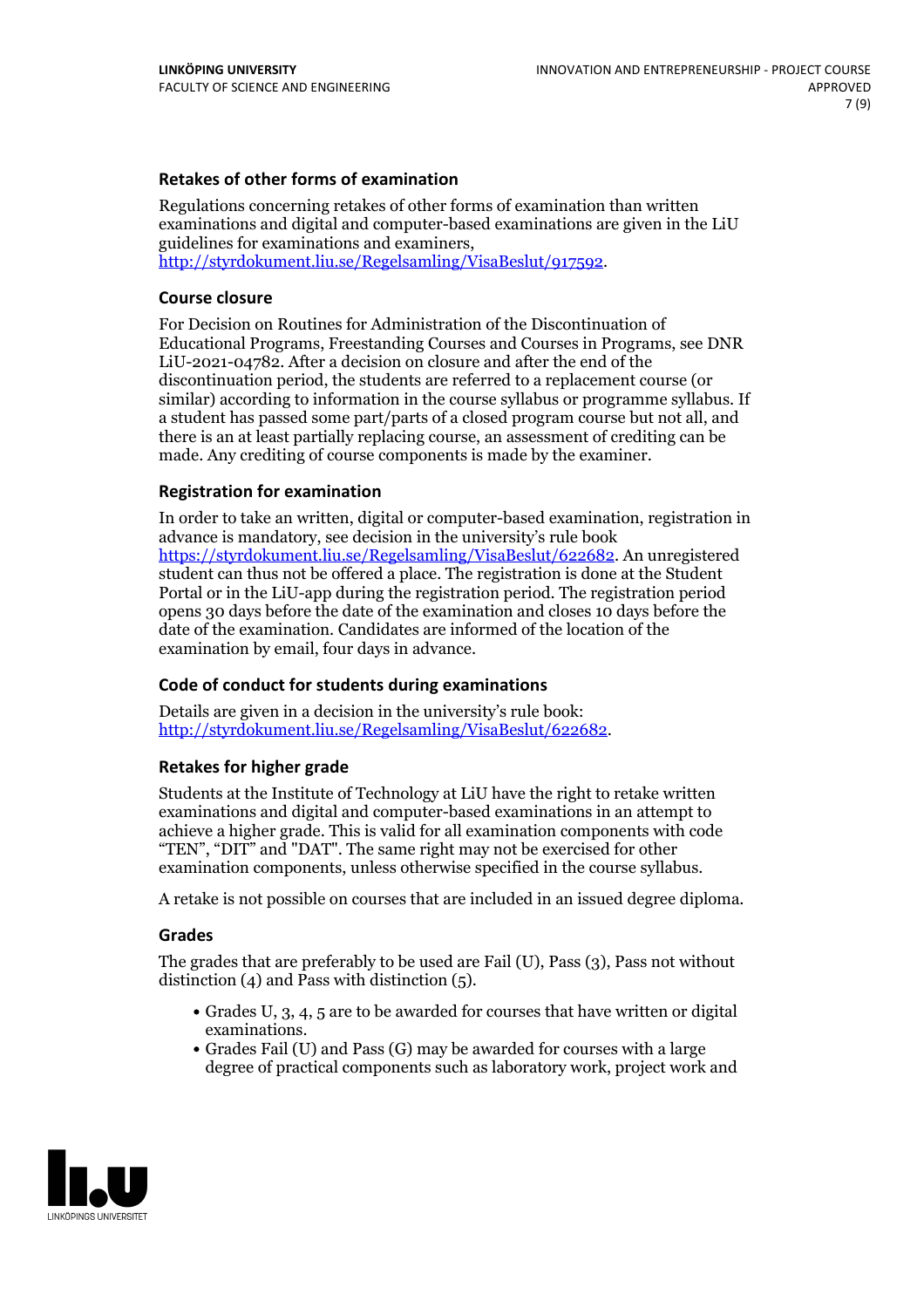group work.<br>• Grades Fail (U) and Pass (G) are to be used for degree projects and other independent work.

### **Examination components**

The following examination components and associated module codes are used at the Faculty of Science and Engineering:

- Grades U, 3, 4, 5 are to be awarded for written examinations (TEN) and
- digital examinations (DIT).<br>• Examination components for which the grades Fail (U) and Pass (G) may be awarded are laboratory work (LAB), project work (PRA), preparatory written examination (KTR), digital preparatory written examination (DIK), oral examination (MUN), computer-based examination (DAT), home
- assignment (HEM), and assignment (UPG).<br>• Students receive grades either Fail (U) or Pass (G) for other examination components in which the examination criteria are satisfied principally through active attendance such as tutorial group (BAS) or examination item
- (MOM).<br>• Grades Fail (U) and Pass (G) are to be used for the examination components Opposition (OPPO) and Attendance at thesis presentation (AUSK) (i.e. part of the degree project).

In general, the following applies:

- 
- Mandatory course components must be scored and given <sup>a</sup> module code. Examination components that are not scored, cannot be mandatory. Hence, it is voluntary to participate in these examinations, and the voluntariness must be clearly stated. Additionally, if there are any associated conditions to
- the examination component, these must be clearly stated as well.<br>• For courses with more than one examination component with grades U,3,4,5, it shall be clearly stated how the final grade is weighted.

For mandatory components, the following applies (in accordance with the LiU Guidelines for education and examination for first-cycle and second-cycle

[http://styrdokument.liu.se/Regelsamling/VisaBeslut/917592\)](http://styrdokument.liu.se/Regelsamling/VisaBeslut/917592):

If special circumstances prevail, and if it is possible with consideration of the nature of the compulsory component, the examiner may decide to replace the compulsory component with another equivalent component.

For possibilities to alternative forms of examinations, the following applies (in accordance with the LiU Guidelines for education and examination for first-cycle [http://styrdokument.liu.se/Regelsamling/VisaBeslut/917592\)](http://styrdokument.liu.se/Regelsamling/VisaBeslut/917592):

If the LiU coordinator for students with disabilities has granted a student the right to an adapted examination for a written examination in an examination hall, the student has the right to it.